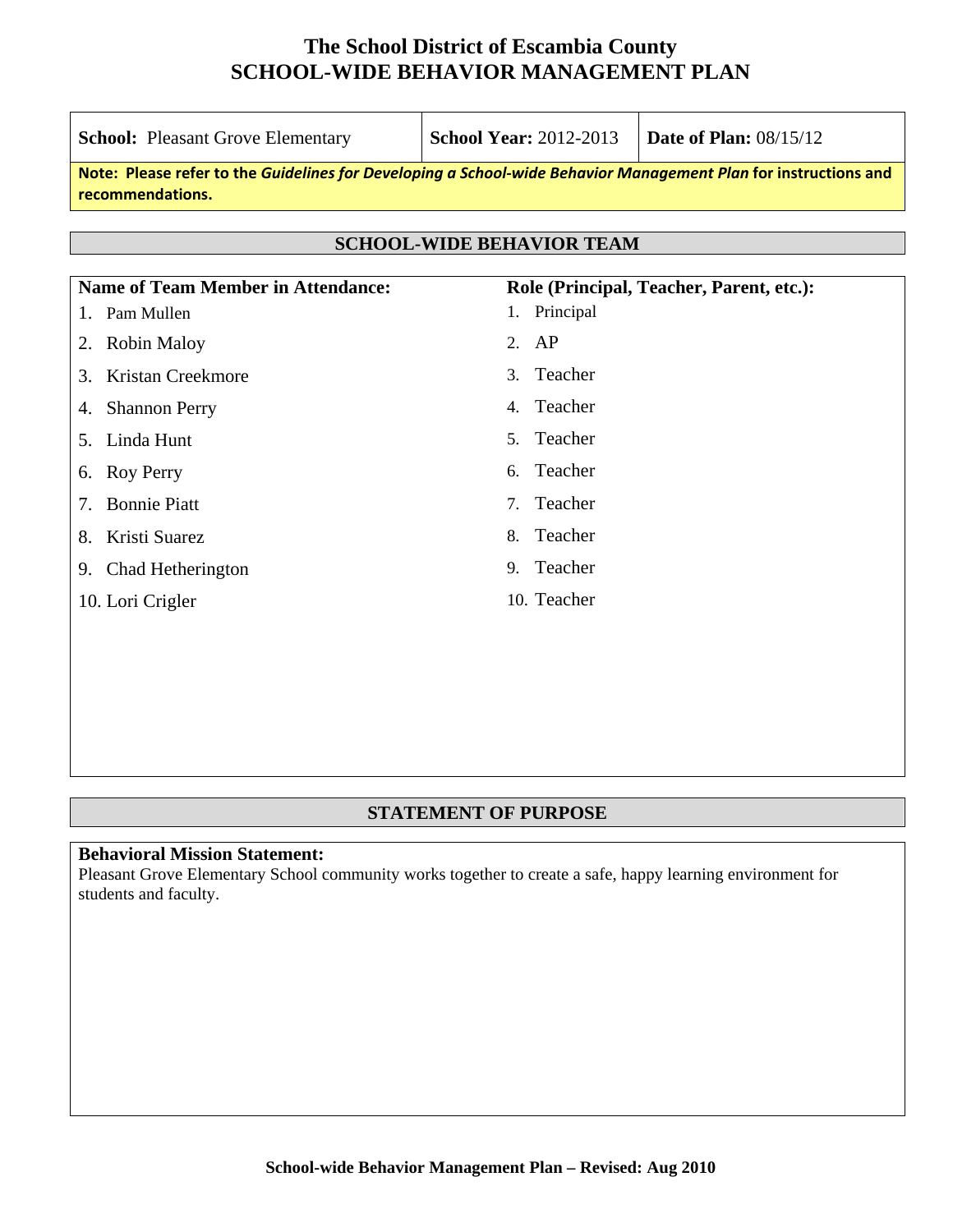### **BASELINE DATA**

### **PREVIOUS SCHOOL YEAR** 2011 - 2012

| <b>Office Discipline Referrals (ODR)</b>                                         |                       |  |
|----------------------------------------------------------------------------------|-----------------------|--|
| Number of Office Discipline<br>Referrals (ODR)                                   | 91                    |  |
| Average ODR per Student<br>$(\text{\# ODR} \div \text{\# of students enrolled})$ | .12                   |  |
| Number of Students with ODR                                                      | 73                    |  |
| <b>Attendance</b>                                                                |                       |  |
| <b>Average Daily Attendance</b>                                                  | 94.9                  |  |
| Excused Tardies (Elem)                                                           | 4524(For<br>the year) |  |
| Unexcused Tardies (Elem)                                                         |                       |  |
| Excused Early Check-outs (Elem)                                                  | 3588 (for             |  |
|                                                                                  | the year)             |  |
| Unexcused Early Check-outs (Elem)                                                |                       |  |

| <b>Out-of-School Suspensions (OSS)</b>                                                          |      |  |
|-------------------------------------------------------------------------------------------------|------|--|
| Number of Incidents of<br>Out-of-School Suspension (OSS)                                        | 42   |  |
| Average OSS per Student<br>$(\text{\#} \text{OSS} \div \text{\#} \text{ of students enrolled})$ | .06  |  |
| Number of Students with OSS                                                                     | 38   |  |
| <b>In-School Suspensions (ISS)</b>                                                              |      |  |
| Number of Incidents of<br>In-School Suspension (ISS)                                            | 18   |  |
| Average ISS per Student<br>(# ISS $\div$ # of students enrolled)                                | .02  |  |
| Number of Students with ISS                                                                     | 16   |  |
| <b>Bullying Prevention</b>                                                                      |      |  |
| Percent of Students Trained                                                                     | 100% |  |
| Percent of Staff Trained                                                                        | 100% |  |

### **ADDITIONAL DATA AND OUTCOMES**

**What other data or outcomes will your school use for continuous monitoring of your school-wide behavior management plan (e.g., academic data, faculty attendance, school surveys, training, ESE referrals, etc.)? The outcomes may also include various ways of analyzing school-wide behavioral data as outlined in the** *School-wide Behavioral Data Guide* **(e.g., referrals/suspensions by grade level, location, problem behavior, time of day, student, class, etc.).**

Behavior logs of teachers and administration, referrals and suspensions.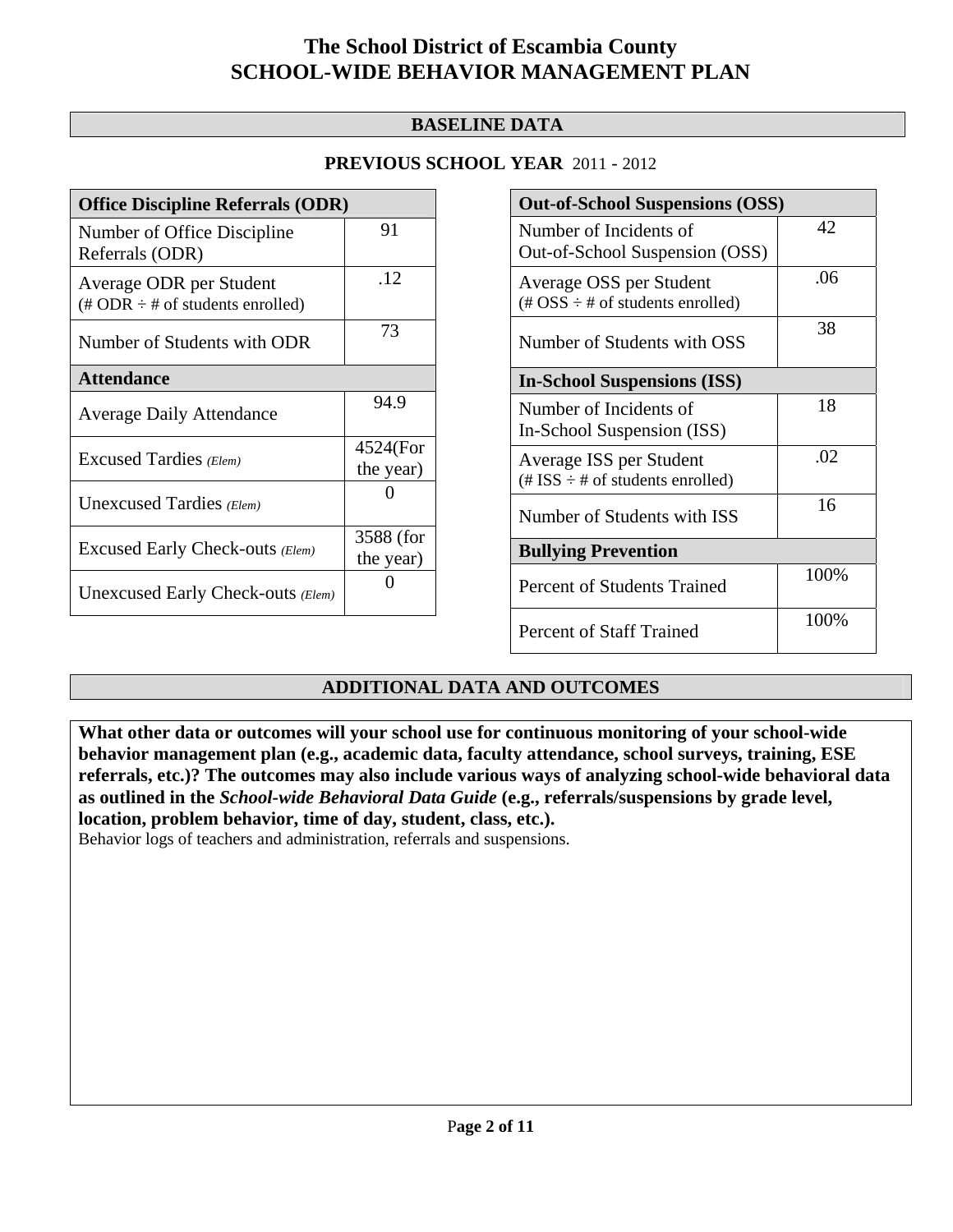## **SCHOOL-WIDE BEHAVIORAL GOALS**

|    | 1. Out-of-school suspension                                                             |
|----|-----------------------------------------------------------------------------------------|
|    | Decrease the number of repeat offenders of "at home time out"/OOS.                      |
|    |                                                                                         |
|    |                                                                                         |
|    |                                                                                         |
|    |                                                                                         |
|    |                                                                                         |
|    | 2. Attendance                                                                           |
|    | Maintain or increase the average daily attendance.                                      |
|    |                                                                                         |
|    |                                                                                         |
|    |                                                                                         |
|    |                                                                                         |
|    |                                                                                         |
|    | 3. Bullying                                                                             |
|    | 100 % of students in grades 3 - 5 will be trained in bullying prevention by 3/26/12.    |
|    |                                                                                         |
|    |                                                                                         |
|    |                                                                                         |
|    |                                                                                         |
|    |                                                                                         |
| 4. | <b>Office Discipline Referrals</b>                                                      |
|    | Reduce the number of ODR referrals by 1 %.                                              |
|    |                                                                                         |
|    |                                                                                         |
|    |                                                                                         |
|    |                                                                                         |
|    |                                                                                         |
| 5. | Tardies (Elementary - see attached plan) or Other School-wide Behavior Goal             |
|    | Decrease the number of tardies by 1%                                                    |
|    |                                                                                         |
|    |                                                                                         |
|    |                                                                                         |
|    |                                                                                         |
|    |                                                                                         |
|    | 6. Early Check-Outs (Elementary - see attached plan) or Other School-wide Behavior Goal |
|    | Decrease the number of early checkouts by 1%                                            |
|    |                                                                                         |
|    |                                                                                         |
|    |                                                                                         |
|    |                                                                                         |
|    | 7. Other School-wide Behavior Goal                                                      |
|    |                                                                                         |
|    | Reduce the number of bus referrals by 1 %.                                              |
|    |                                                                                         |
|    |                                                                                         |
|    |                                                                                         |
|    |                                                                                         |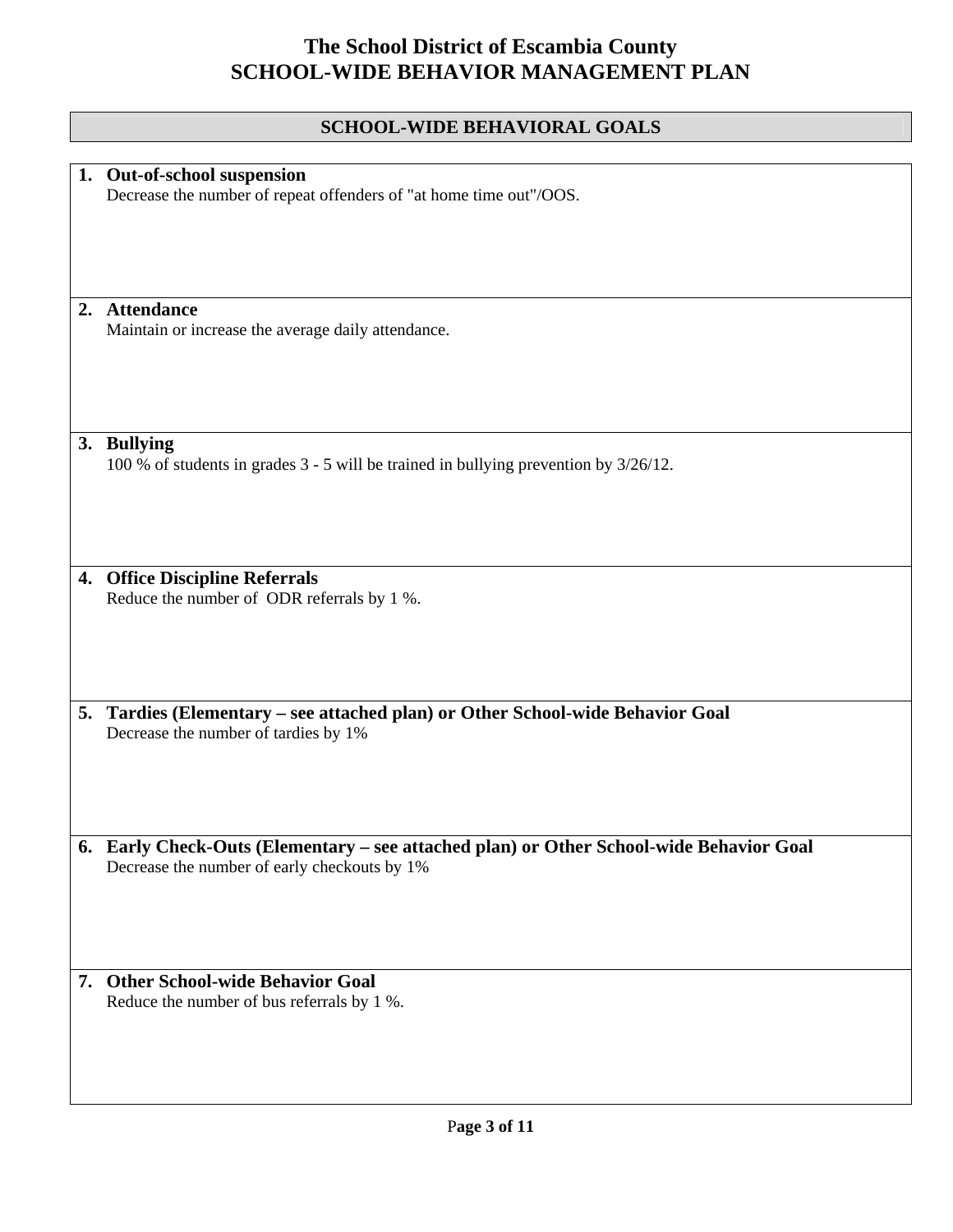### **PROGRESS MONITORING**

**Your school-wide behavior team should meet to review data and discuss concerns or revisions to your school-wide behavior management plan once a month and complete progress monitoring forms quarterly. Describe when you plan to meet (days, location, and time) throughout the school year.**  Behavior Management Team will meet at the end of each grading period in the media center after school.

**Describe the procedures that your school will use to collect, summarize, and analyze the behavioral data prior to team meetings. Procedures are required for entering the information into the database, summarizing the data, and developing graphs using the** *School-wide Behavioral Data Guide***.** 

Data clerk will run a report of current data periodically. BMTeam will meet to analyze and discuss any revisions that need to be made.

**How will your school document the school-wide behavior team meetings?** Sign-in sheets and minutes of meetings.

**Describe how your school-wide behavior team will share the data and outcomes with your faculty, staff, and other stakeholders?** 

Outcomes will be shared in faculty meetings and SAC meetings.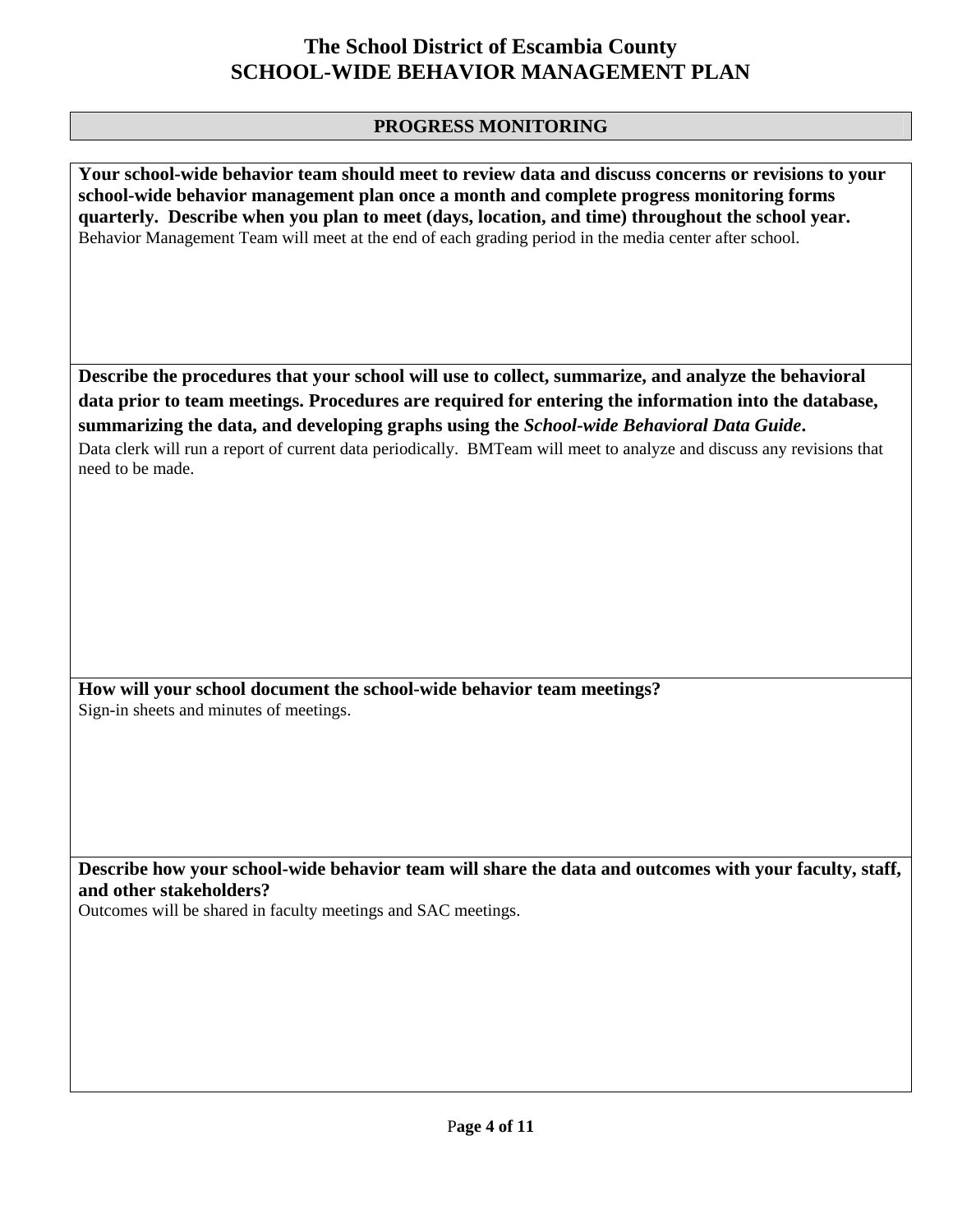### **SCHOOL EXPECTATIONS AND RULES**

## **List 3 – 5 school-wide expectations**

Three rules for Pleasant Grove Elementary are: Be Respectful, Responsible and Safe

| <b>Rules</b> /<br><b>Expectations:</b> | <b>Setting:</b><br>Classroom                                                                                            | <b>Setting:</b><br><b>Bathroom</b>                                                                           | <b>Setting:</b><br><b>Bus</b>                                                                                                                              | <b>Setting:</b><br>Cafeteria                                                                                                               |
|----------------------------------------|-------------------------------------------------------------------------------------------------------------------------|--------------------------------------------------------------------------------------------------------------|------------------------------------------------------------------------------------------------------------------------------------------------------------|--------------------------------------------------------------------------------------------------------------------------------------------|
| Respectful                             | Listen to teacher-treat<br>others as you want to be<br>treated-speak kindly to<br>others-respect property<br>of others  | Use bathrooms<br>appropriately-use inside<br>voice-leave area clean<br>and neat-wash hands<br>before leaving | Sit seat to seat, back to<br>back and feet to the<br>floor-keep hands to self<br>and talk quietly to the<br>person next to you-use<br>appropriate language | Use soft voice-eat your<br>own food-clean area<br>before leaving-use good<br>lunchroom manners-<br>walk appropriately to<br>assigned areas |
| Responsible                            | Make good choices-<br>help when needed-take<br>care of books-complete<br>work on time-listen and<br>follow instructions | Use bathrooms<br>appropriately-use inside<br>voice-leave area clean<br>and neat-wash hands<br>before leaving | Sit seat to seat, back to<br>back and feet to the<br>floor-keep hands to self<br>and talk quietly to the<br>person next to you-use<br>appropriate language | Use soft voice-eat your<br>own food-clean area<br>before leaving-use good<br>lunchroom manners-<br>walk appropriately to<br>assigned areas |
| Safe                                   | Keep hands and feet to<br>yourself-                                                                                     | Use bathrooms<br>appropriately-use inside<br>voice-leave area clean<br>and neat-wash hands<br>before leaving | sit seat to seat, back to<br>back and feet to the<br>floor-keep hands to self                                                                              | No running-dump trays<br>appropriately                                                                                                     |
|                                        |                                                                                                                         |                                                                                                              |                                                                                                                                                            |                                                                                                                                            |
|                                        |                                                                                                                         |                                                                                                              |                                                                                                                                                            |                                                                                                                                            |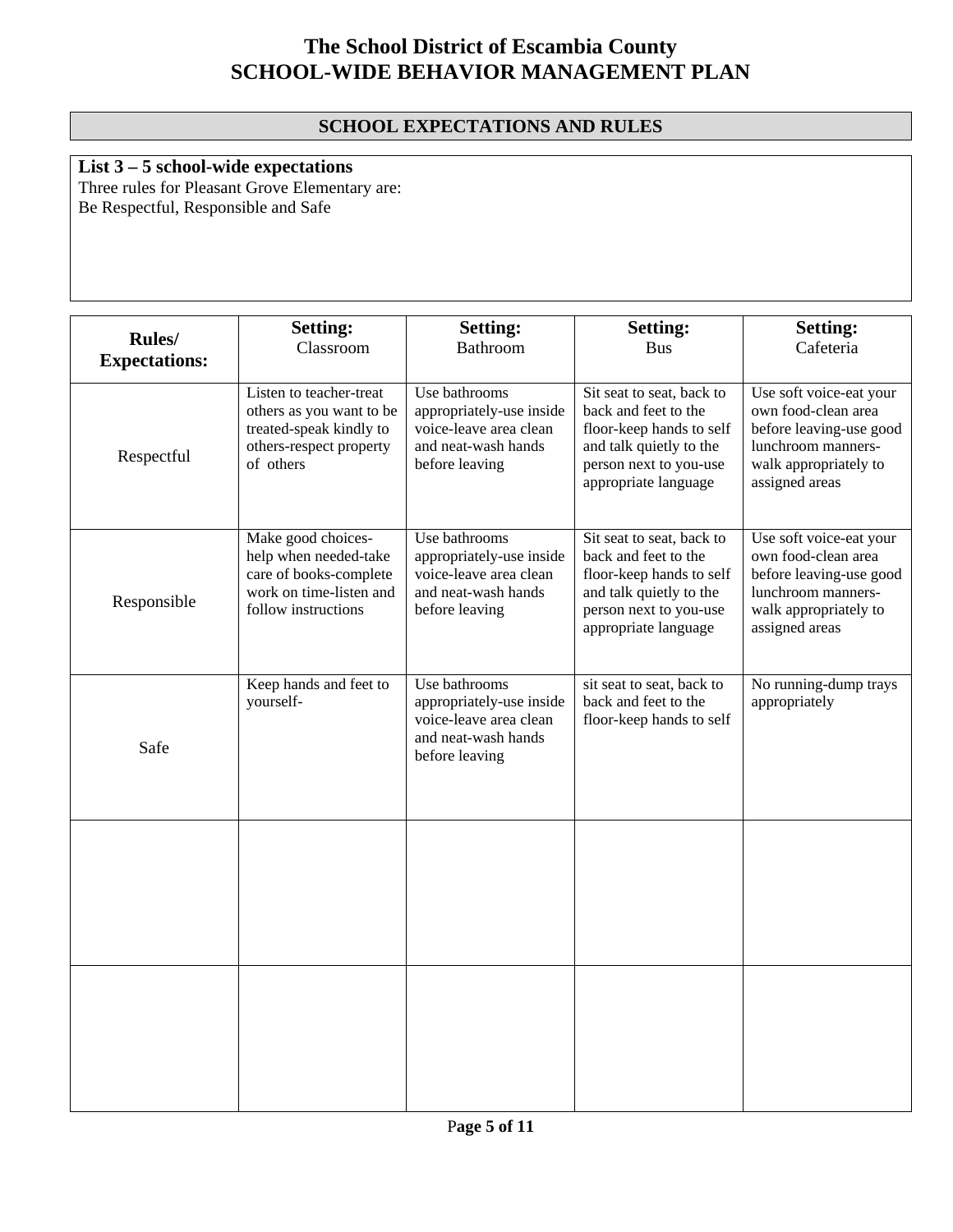## **TEACHING EXPECTATIONS AND RULES**

| How will your school introduce the school-wide expectations and rules to all of your students and staff?<br>Administration will hold an assembly at the beginning of each semester to go over school rules and expectations to<br>students and staff. |
|-------------------------------------------------------------------------------------------------------------------------------------------------------------------------------------------------------------------------------------------------------|
| During the school year, what activities will your school implement to encourage on-going direct                                                                                                                                                       |
| instruction of the school-wide expectations and rules? How will your school embed the expectations and<br>rules into the daily curriculum?                                                                                                            |
| Remind students on morning announcements                                                                                                                                                                                                              |
| Teachable moments throughout the day                                                                                                                                                                                                                  |
| Guidance lessons                                                                                                                                                                                                                                      |
|                                                                                                                                                                                                                                                       |
|                                                                                                                                                                                                                                                       |
|                                                                                                                                                                                                                                                       |
|                                                                                                                                                                                                                                                       |
|                                                                                                                                                                                                                                                       |
|                                                                                                                                                                                                                                                       |
|                                                                                                                                                                                                                                                       |
| How often will you plan to provide refresher training on expectations and rules to staff and students in<br>your school? How will you orient and teach new students who arrive mid-year?<br>Assembly beginning of each semester                       |
| Review weekly on morning announcements                                                                                                                                                                                                                |
| Peer tutors and mentors<br>On-line safety training for staff and faculty                                                                                                                                                                              |
|                                                                                                                                                                                                                                                       |
|                                                                                                                                                                                                                                                       |
|                                                                                                                                                                                                                                                       |
|                                                                                                                                                                                                                                                       |
|                                                                                                                                                                                                                                                       |
|                                                                                                                                                                                                                                                       |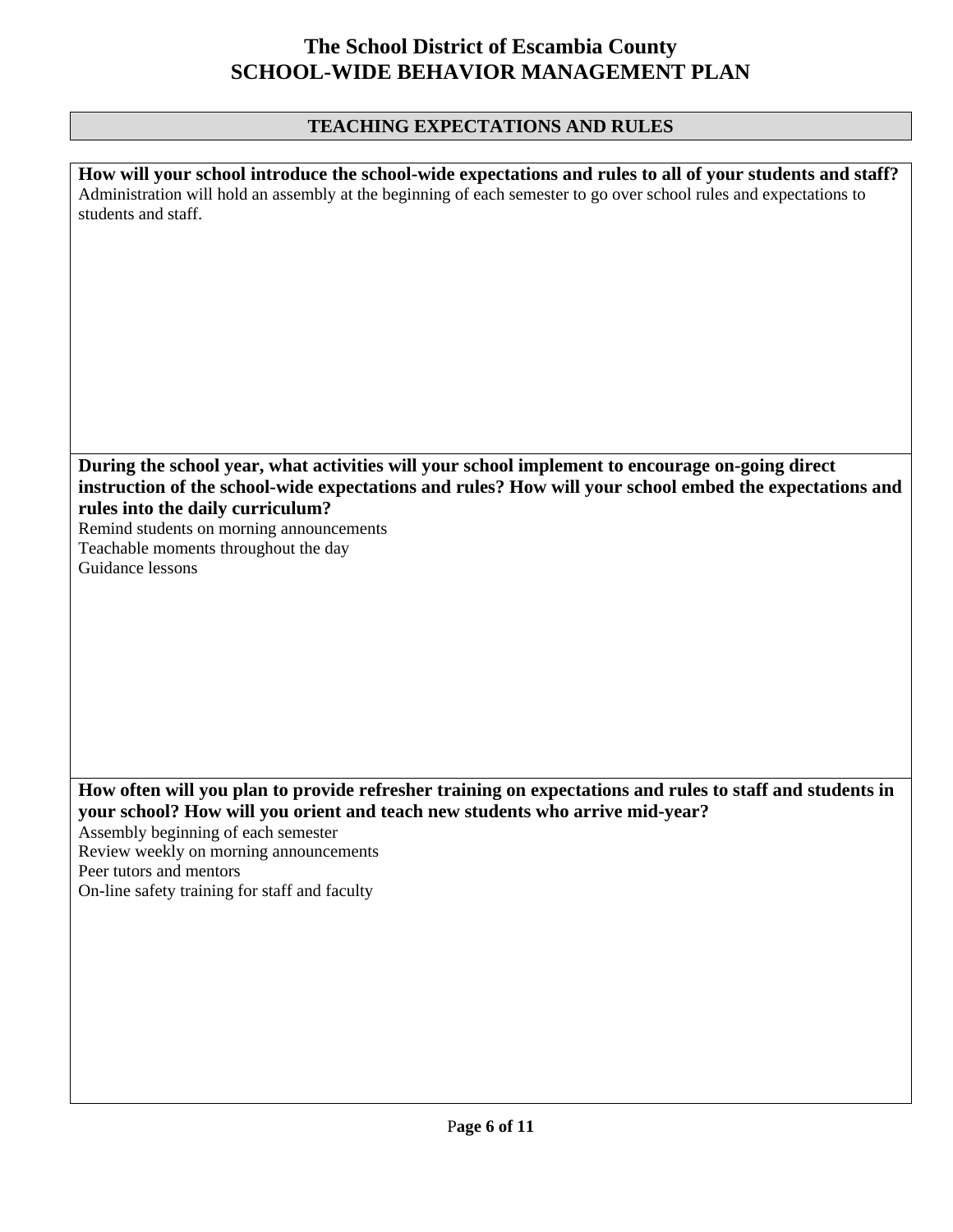#### **REWARD/RECOGNITION PROGRAM**

#### **What type of reward system will you use?**

Have an Attendance Board to recognize classes with fewest tardies/fewest absences (combined) Praise for appropriate behavior

Announce attendance on morning news

"Caught Being Unusally Good" (BUG) Teachers are given a BUGs to give to students who are "Caught Being Unsusally Goog". Students put the BUG in a grade level box to for a chance to win something special at the end of each month.

**Describe the behaviors for which you will reward or recognize students.**  Citizenship Ribbons

#### **How will you implement the reward system?**

Behavior management Team/administration will meet with faculty and discuss reward system. Administration and classroom teachers will monitor attendance and will create bulletin board. Administration will make announcements each morning about attendance. Teachers are responsible for citizenship awards at the end of each grade level.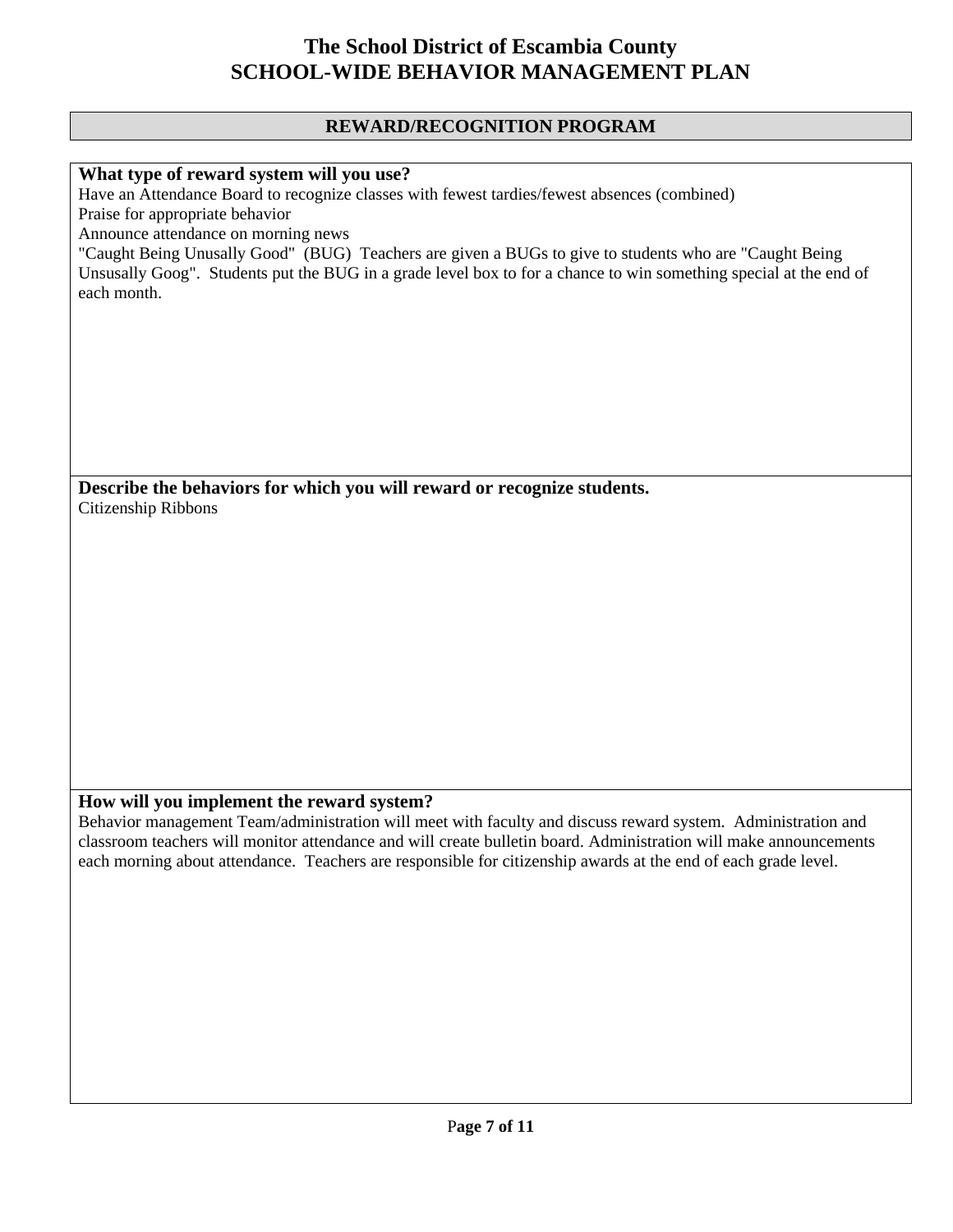### **DISCIPLINARY PROCEDURES**

## **Explain the discipline process at your school. Differentiate between minor and major behavior incidents and describe the process for documenting and addressing both types of incidents.**

Teachers handle most discipline in their classrooms - documenting strategies implemented to resolve discipline concerns. When needed, teachers will send student to office along with a "Rule Bender" form. This informs administration of strategies taken before student was sent. At that time, if needed, administration will complete referral on student.

**What intervention strategies will your school use to prevent behavior that results in discipline referrals and out-of-school suspensions?** 

Conferences with students and parents Time out in class or another room Communication with parents (ie: phone calls, emails, notes home, etc)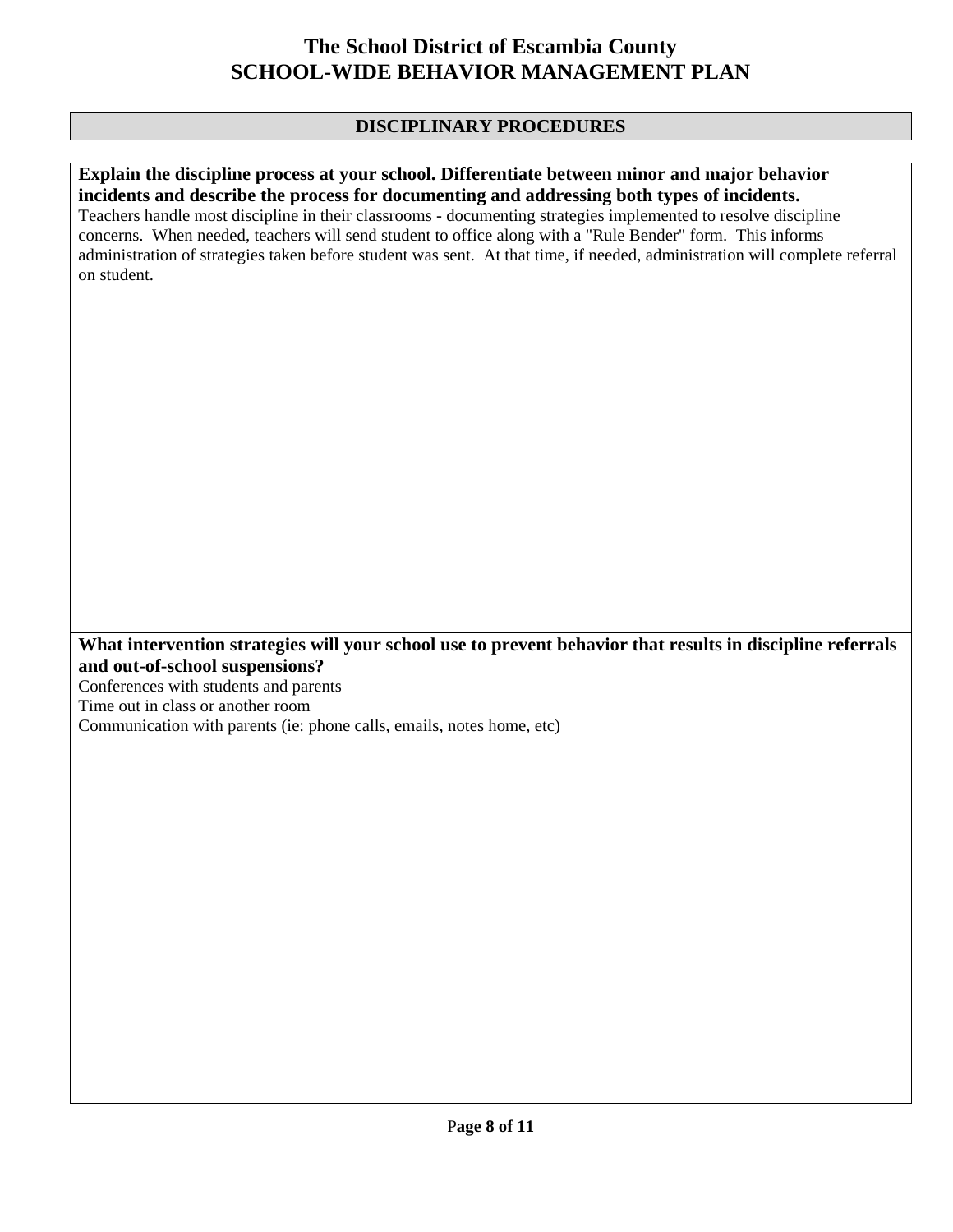### **DISCIPLINARY PROCEDURES (continued)**

**What are the consequences or disciplinary actions that are used in your school?**  Time-out, conference with parent/student, time-out in another class - lower citizenship grade, loss of priviledges **For Middle or High Schools: How do the adjudication guidelines complement your disciplinary procedures?**  NA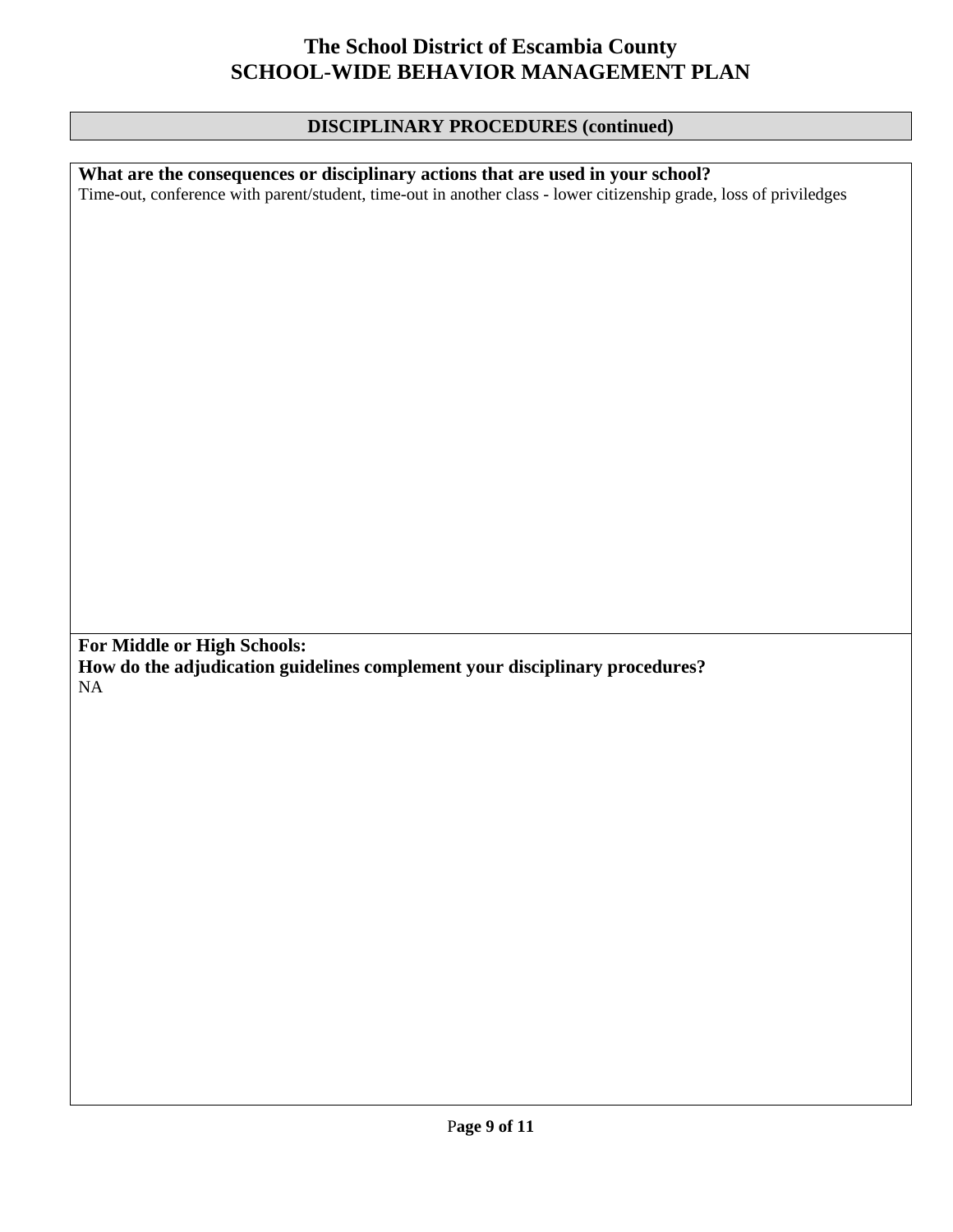## **TRAINING AND IMPLEMENTATION**

| Describe any training needs, material needs, and/or environmental arrangements necessary to                     |
|-----------------------------------------------------------------------------------------------------------------|
|                                                                                                                 |
| implement your school-wide behavior management plan.                                                            |
| None at this time                                                                                               |
|                                                                                                                 |
|                                                                                                                 |
|                                                                                                                 |
|                                                                                                                 |
|                                                                                                                 |
|                                                                                                                 |
|                                                                                                                 |
|                                                                                                                 |
|                                                                                                                 |
|                                                                                                                 |
|                                                                                                                 |
|                                                                                                                 |
|                                                                                                                 |
|                                                                                                                 |
|                                                                                                                 |
|                                                                                                                 |
|                                                                                                                 |
|                                                                                                                 |
|                                                                                                                 |
|                                                                                                                 |
|                                                                                                                 |
| Describe how your school will train all faculty and staff on your school-wide behavior management               |
| plan. How will you orient and teach new faculty and staff who arrive mid-year?                                  |
|                                                                                                                 |
| Administration will go over plan with teachers at the beginning of year and will review during faculty meetings |
| through-out school year as needed.                                                                              |
|                                                                                                                 |
|                                                                                                                 |
|                                                                                                                 |
|                                                                                                                 |
|                                                                                                                 |
|                                                                                                                 |
|                                                                                                                 |
|                                                                                                                 |
|                                                                                                                 |
|                                                                                                                 |
|                                                                                                                 |
|                                                                                                                 |
|                                                                                                                 |
|                                                                                                                 |
|                                                                                                                 |
|                                                                                                                 |
|                                                                                                                 |
|                                                                                                                 |
|                                                                                                                 |
| What school-wide routines and procedures will be implemented by all faculty and staff to facilitate             |
|                                                                                                                 |
| your school-wide behavior management plan?                                                                      |
| Posting rules - reminding students of these rules daily                                                         |
|                                                                                                                 |
|                                                                                                                 |
|                                                                                                                 |
|                                                                                                                 |
|                                                                                                                 |
|                                                                                                                 |
|                                                                                                                 |
|                                                                                                                 |
|                                                                                                                 |
|                                                                                                                 |
|                                                                                                                 |
|                                                                                                                 |
|                                                                                                                 |
|                                                                                                                 |
|                                                                                                                 |